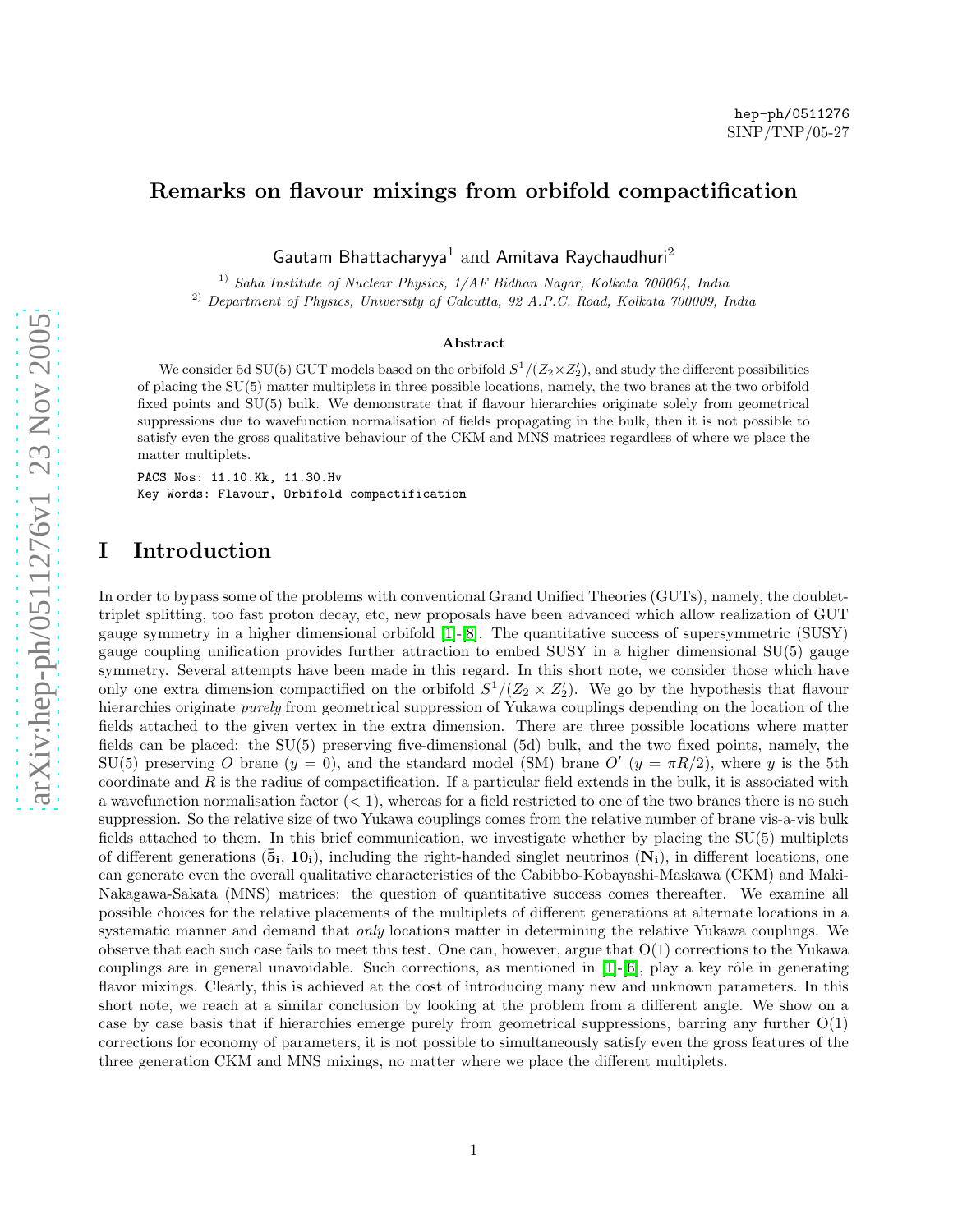# II Formalism

We briefly summarise the primary consequences of orbifold compactification. Let us conceive a 5d GUT with minimal  $SU(5)$  gauge group and  $N = 1$  SUSY. The 5d spacetime is factorised into a product of the 4d spacetime  $M^4$  (labelled by the coordinates  $x^{\mu}$ ) with the extra spatial dimension compactified on the orbifold  $S^1/(Z_2 \times Z_2')$ (labelled by the coordinate  $y = x_5$ ). The inverse radius  $R^{-1}$  is chosen to be of the order of  $M_{\text{GUT}} = 10^{16} \text{ GeV}$ . The orbifold construction proceeds by dividing  $S^1$  first by a  $Z_2$  transformation  $y \to -y$  and then by a further division by  $Z'_2$  which acts as  $y' \to -y'$  with  $y' = y + \pi R/2$ . After these identifications, the physical spacetime becomes the interval  $[0, \pi R/2]$  with a brane located at each fixed point  $y = 0$  and  $y = \pi R/2$ . As a result of the two reflections, the branes at  $y = \pi R$  and  $-\pi R/2$  are identified with those at  $y = 0$  and  $y = \pi R/2$ , respectively. Now let us consider a generic field  $\phi(x^{\mu}, y)$  existing in the 5d bulk. The  $Z_2$  and  $Z'_2$  parities (called P and P', respectively) are defined for this field as

$$
\begin{aligned}\n\phi(x^{\mu}, y) &\to \phi(x^{\mu}, -y) = P\phi(x^{\mu}, y), \\
\phi(x^{\mu}, y') &\to \phi(x^{\mu}, -y') = P'\phi(x^{\mu}, y').\n\end{aligned} \tag{1}
$$

Using the notation  $\phi_{\pm\pm}$  for the fields with  $(P, P') = (\pm, \pm)$ , we are led to the following observations regarding the 4d KK fields.  $\phi_{++}^{(2n)}$  acquire a mass  $2n/R$ , while  $\phi_{+-}^{(2n+1)}$  and  $\phi_{-+}^{(2n+1)}$  acquire a mass  $(2n+1)/R$  and  $\phi_{--}^{(2n+2)}$ acquire a mass  $(2n+2)/R$ . This implies that the only fields which can have massless components are  $\phi_{++}^{(2n)}$ . The other interesting consequence is that only  $\phi_{++}$  and  $\phi_{+-}$  can have non-vanishing components on the  $y = 0$  brane. In fact, compactification leads to symmetry reduction. The starting theory is 5d  $N = 1$  SUSY invariant under the gauge group SU(5). From a 4d perspective, this is equivalent to  $N = 2$  SUSY. We assign suitable  $(P, P')$ quantum numbers for the fields. Upon the first compactification by  $Z_2$  the conjugated fields are projected out and the  $N = 2$  SUSY reduces to  $N = 1$  SUSY but still respecting the gauge SU(5); on the second compactification by  $Z'_2$  the SU(5) gauge symmetry is broken to the SM gauge group  $SU(3)_{C} \otimes SU(2)_{L} \otimes U(1)_{Y}$  with an unbroken  $N = 1$  SUSY<sup>1</sup>.

The  $P$  and  $P'$  quantum numbers are to be so arranged that the 5d  $SU(5)$  gauge symmetry remains intact at O but is broken to  $SU(3)_C \otimes SU(2)_L \otimes U(1)_Y$  at O'. This can be done by choosing  $P = (+ + + + +)$  and  $P' = (--- + +)$  or  $(++ + - -)$  acting on 5. As has been noted [\[1,](#page-3-0) [2\]](#page-3-3), with the above P' assignments it is not possible to fill up a complete  $SU(5)$  multiplet by zero mode matter. One has to introduce  $\bar{5}'$  and  $10'$  with P' assignments opposite to those in  $\bar{5}$  and 10 to obtain correct low energy matter content<sup>2</sup>.

Now we come to the discussion of Yukawa couplings. All such couplings consistent with gauge symmetry and R-parity are admitted. We assume that the hierarchical structure of the effective 4d Yukawa couplings is generated solely from the different normalisation of brane and bulk fields. Let us denote<sup>3</sup> a Yukawa coupling involving three brane superfields by  $\lambda$ . The Yukawa coupling for an interaction where one of the three fields is replaced by the zero mode of a bulk field is  $\lambda/\sqrt{M_*R}$ , where  $M_*$  is the UV cutoff scale of the 5d theory and the appearance of  $M_*$  is related to the canonical normalisation of the zero mode kinetic terms<sup>4</sup>. The number of  $\epsilon = 1/\sqrt{M_*R}$  factors in front of  $\lambda$  is given by the number of bulk zero modes in a given interaction, each bulk field contributing one such factor.

# III Fermion mass matrices

We write the fermion mass matrices in the convention that the fields on the left are left-handed and those on the right are right-handed. The up quark mass matrix is given by  $\overline{10}_i(M_u)_{ij}10^{\text{c}}$  and is hermitian. The down quark mass matrix is given by  $\overline{\mathbf{10}}_i(M_d)_{ij}$   $\mathbf{5}^c{}_j$ . The charged lepton mass matrix  $M_l$  is simply  $(M_d)^{\dagger}$ . For illustration,

<sup>&</sup>lt;sup>1</sup>The doublet-triplet splitting problem is elegantly solved as the coloured triplet Higgs do not have  $(++)$  assignments unlike the Higgs doublets, as a result the former has a mass of order  $1/R \sim M_{\text{GUT}}$ .

 ${}^{2}$ If  $\bar{5}_1$  and  $10_1$  are kept in SU(5) bulk, then the first generation zero mode quarks and leptons come from different SU(5) multiplets, and proton decay from broken gauge boson exchange does not exist at leading order.

<sup>&</sup>lt;sup>3</sup>See, e.g. the Lagrangian in Eq.  $(6)$  of  $[1]$ .

 $^{4}M_{*}R \sim 10^{2-3}$  is a good choice for gauge coupling unification [\[3\]](#page-3-4).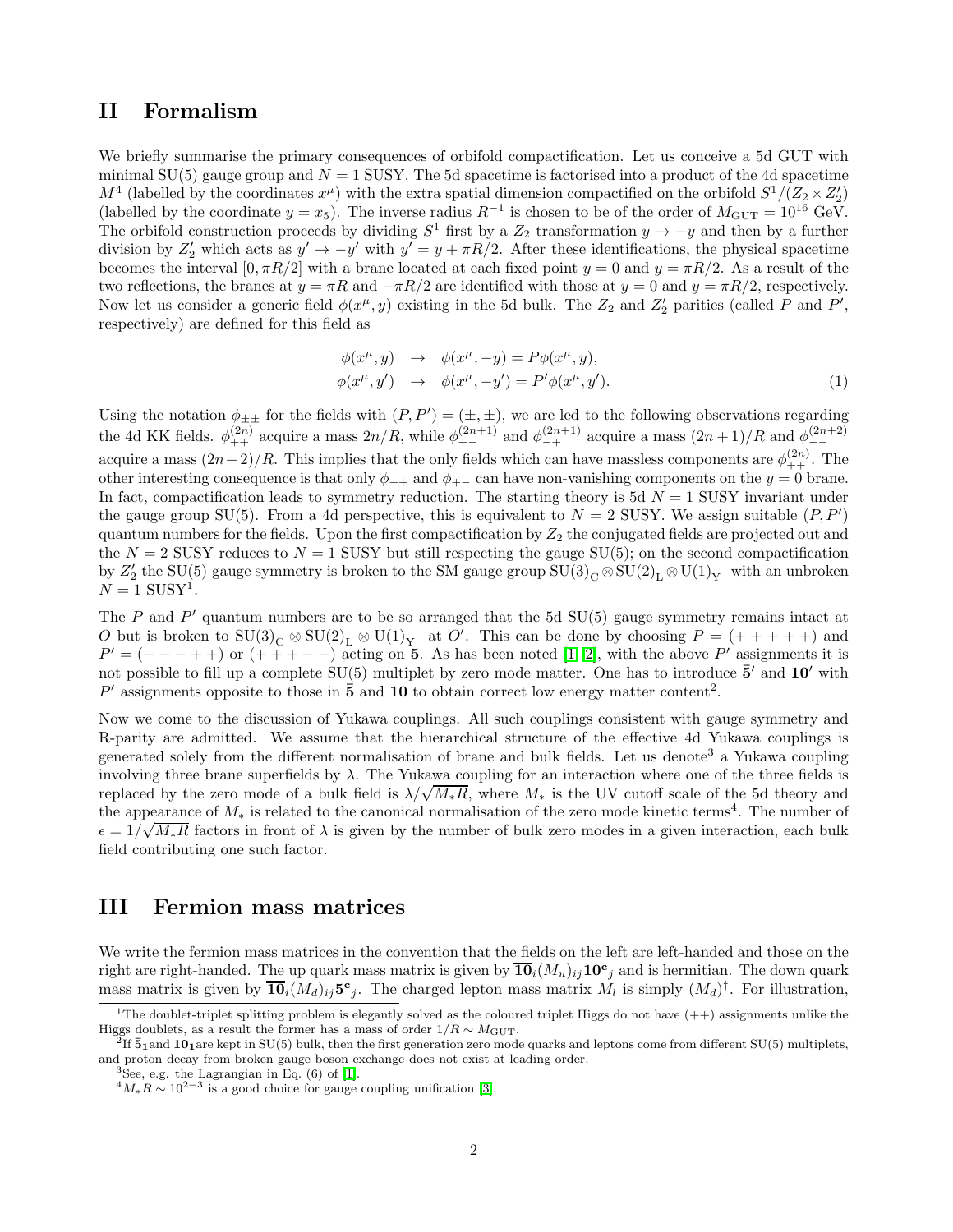$M_l$  can be schematically represented as:

$$
M_l = \begin{cases} 5_1 & 5_2 & 5_3 \\ a & b & c \\ d & e & f \\ g & h & i \end{cases} \begin{cases} 10_1^c \\ 10_2^c \\ 10_3^c \end{cases} . \tag{2}
$$

where the entries  $a, b, \ldots, i$  are determined solely by the locations of the  $10<sub>i</sub>$  and  $\bar{5}<sub>i</sub>$  fields.

The neutrino mass<sup>5</sup> is given by  $\bar{\bf 5}_i(M_\nu)_{ij}N_j$ . In general,  $M_d$ ,  $M_l$  and  $M_\nu$  are not hermitian, so they are diagonalised by biunitary transformations. The CKM matrix is given by  $V_{\text{CKM}} = V_u^{\dagger} V_d$ , where  $V_u$  diagonalises  $M_u$  as  $V_u^T M_u V_u = \text{diag}(m_u, m_c, m_t)$ . Similarly,  $V_d$  diagonalises  $M_d (M_d)^{\dagger}$ . In the same way, the MNS matrix is given by  $V_{\text{MNS}} = V_{\nu}^{\dagger} V_l$ , where  $V_{\nu}$  and  $V_l$  diagonalise  $M_{\nu}(M_{\nu})^{\dagger}$  and  $M_l(M_l)^{\dagger}$  respectively<sup>6</sup>.

### <span id="page-2-0"></span>IV Results

In this section we consider one by one the possible cases distinguished by the locations of the different SU(5) matter multiplets and examine whether the gross features of the CKM and MNS mixing matrices can be reproduced based on the geometric suppression factors alone.

- 1.  $\bar{5}_1$ ,  $\bar{5}_2$ ,  $\bar{5}_3$  all at the same location is not allowed: In this situation, as far as the contributions to  $M_l$  are concerned, there will be no difference between lepton flavours.  $M_l(M_l)^{\dagger}$  will have a democratic structure because of the symmetry  $\bar{\mathbf{5}}_i \leftrightarrow \bar{\mathbf{5}}_j$  for all  $i, j = 1,2,3$ .  $M_{\nu}(M_{\nu})^{\dagger}$  will also share the same structure. Consequently,  $V_l$  and  $V_\nu$  will be identical and the MNS matrix will be the identity matrix. Note that it is only required that  $\bar{5}_1$ ,  $\bar{5}_2$ ,  $\bar{5}_3$  should not be at the same location; it does not matter whether this is the SU(5) brane, the SM brane, or the bulk.
- 2. All  $10<sub>i</sub>$  cannot be placed in the same location: This alternative can be ruled out on grounds very similar to the previous one. Because of the permutation symmetry between the  $10<sub>i</sub>$ , now  $M<sub>u</sub>$  will be a democratic matrix. This property will also be shared by  $M_d(M_d)^{\dagger}$ . Thus,  $V_u$  and  $V_d$  will be identical and the quark sector will remain unmixed.
- 3. No two  $\bar{5}_i$  in the same location is allowed: Let  $\bar{5}_1$  and  $\bar{5}_2$  share a location. In this case, the first and second rows and columns of  $M_l(M_l)^{\dagger}$  will be identical. This will also be the case for  $M_{\nu}(M_{\nu})^{\dagger}$ . Applying a unitary transformation – the same for both matrices – they can be brought to block diagonal forms with one state – say '1' – decoupled from the other two – '2' and '3'. This common unitary transformation will have no impact on  $V_{\text{MNS}}$ . Therefore, for this case, the lepton sector mixing will be among two generations only. This disagrees with the form determined by the data.
- 4. Two  $10<sub>i</sub>$  in the same location is not allowed: The argument in this case is the same as that of the previous one excepting that one now has to appeal to the matrices  $M_u$  and  $M_d(M_d)^{\dagger}$ . Now  $V_{\text{CKM}}$  will mix only two generations – a situation contradicting experimental requirements on flavour mixing.
- 5. In view of the possibilities excluded above, the three  $10<sub>i</sub>$  must be in different locations and so should be the three  $\bar{5}_i$ . We now show that placing  $(\bar{5}_i, 10_i)$  pair-wise in the same location for every i is not allowed. As noted before,  $M_u$  is a hermitian matrix. When  $\bar{5}_i$  and  $10_i$  are in the same location, then  $M_u$  and  $M_d$  become proportional since according to our starting hypothesis the entries in the matrix are determined by geometrical considerations alone. Therefore, they are both diagonalised by the same unitary transformation and mixing in the quark sector will vanish.
- 6. The only remaining possibility is that of having  $(\bar{5}_j, 10_i)$  pair-wise placed at the same location for  $i \neq j$ . But even this case is ruled out. This is because this alternative can be brought to the form of the previous case by mere redefinitions of rows/columns in  $M_u$  and  $M_d(M_d)^\dagger$ .

<sup>&</sup>lt;sup>5</sup>One can also generate Majorana mass matrix of the form  $\bar{5}_i(M_M)_{ij}\bar{5}_j$  for light neutrinos via see-saw mechanism by integrating out the heavy  $N_i$  fields. Even then our conclusions below will go through.

<sup>&</sup>lt;sup>6</sup>The relation  $M_l = (M_d)^{\dagger}$  and the hermiticity of  $M_u$  are valid in the SU(5) limit and will not be applicable when fermion multiplets are located on the SM brane O′ . Our conclusions below are not affected by this.